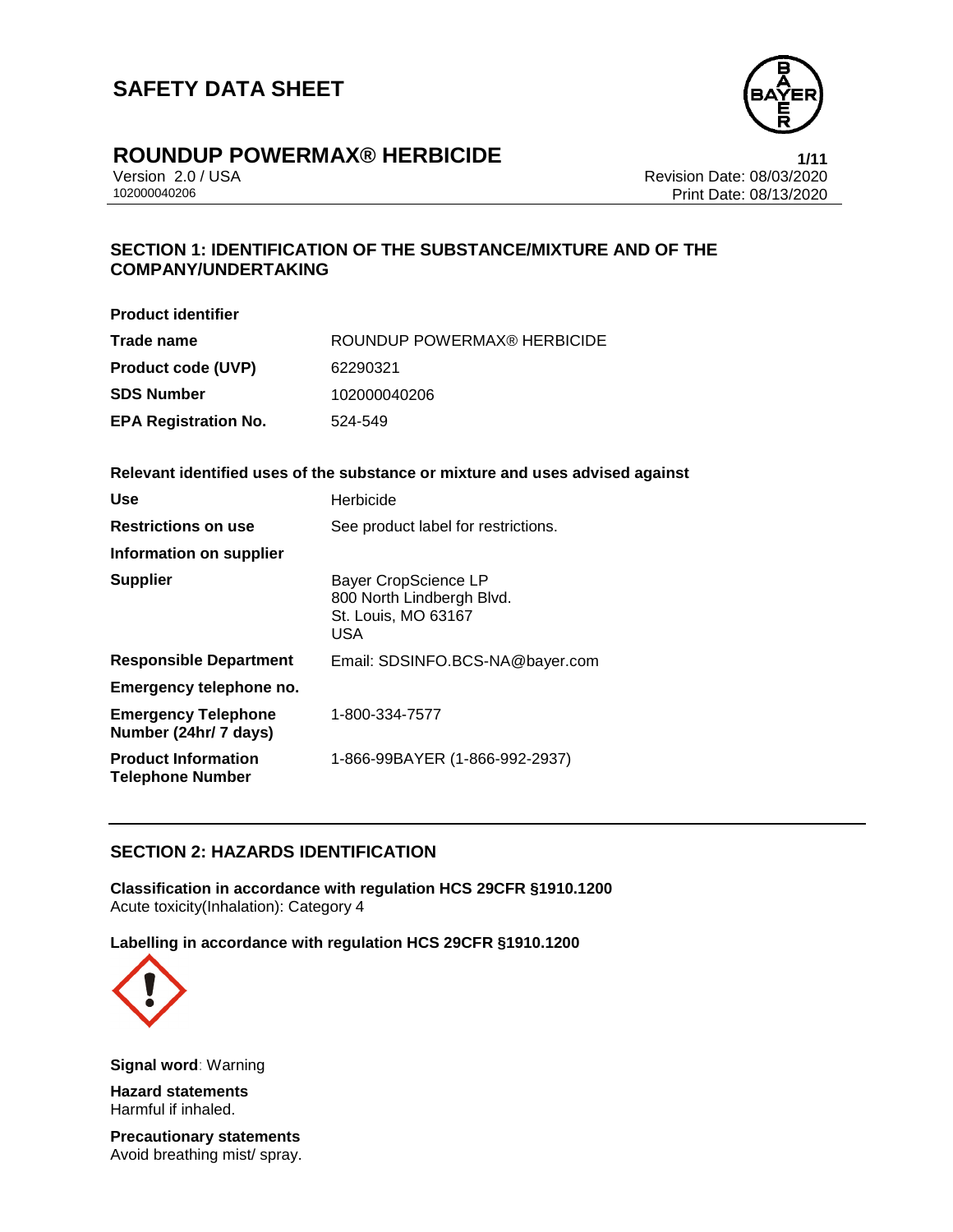

# **ROUNDUP POWERMAX® HERBICIDE**<br>Version 2.0 / USA **Property ACCOUNTED** Revision Date: 08/03/2020

Version 2.0 / USA Revision Date: 08/03/2020<br>102000040206 Print Date: 08/13/2020 Print Date: 08/13/2020

Use only outdoors or in a well-ventilated area. IF INHALED: Remove person to fresh air and keep comfortable for breathing. Call a POISON CENTER/doctor/physician if you feel unwell.

#### **Hazards Not Otherwise Classified (HNOC)**

No physical hazards not otherwise classified. No health hazards not otherwise classified.

### **SECTION 3: COMPOSITION/INFORMATION ON INGREDIENTS**

| <b>Hazardous Component Name</b>                        | CAS-No.     | Concentration % by weight |
|--------------------------------------------------------|-------------|---------------------------|
| Potassium salt of glyphosate                           | 70901-12-1  | 48.7                      |
| Alcohols, C12-16-alkyl ethers, propoxylated, aminated, | 176022-82-5 | 8.1                       |
| ethoxylated                                            |             |                           |

## **SECTION 4: FIRST AID MEASURES**

#### **Description of first aid measures**

| <b>General advice</b>                                                      | When possible, have the product container or label with you when<br>calling a poison control center or doctor or going for treatment.                                                                                                                                                                     |  |
|----------------------------------------------------------------------------|-----------------------------------------------------------------------------------------------------------------------------------------------------------------------------------------------------------------------------------------------------------------------------------------------------------|--|
| <b>Inhalation</b>                                                          | Move to fresh air. If person is not breathing, call 911 or an ambulance,<br>then give artificial respiration, preferably mouth-to-mouth if possible.<br>Call a physician or poison control center immediately.                                                                                            |  |
| <b>Skin contact</b>                                                        | Wash off immediately with plenty of water for at least 15 minutes. Take<br>off contaminated clothing and shoes immediately. Get medical<br>attention if irritation develops and persists.                                                                                                                 |  |
| Eye contact                                                                | Hold eye open and rinse slowly and gently with water for 15-20<br>minutes. Remove contact lenses, if present, after the first 5 minutes,<br>then continue rinsing eye. Call a physician or poison control center<br>immediately.                                                                          |  |
| Ingestion                                                                  | Call a physician or poison control center immediately. Rinse out mouth<br>and give water in small sips to drink. DO NOT induce vomiting unless<br>directed to do so by a physician or poison control center. Never give<br>anything by mouth to an unconscious person. Do not leave victim<br>unattended. |  |
| Most important symptoms and effects, both acute and delayed                |                                                                                                                                                                                                                                                                                                           |  |
| <b>Symptoms</b>                                                            | To date no symptoms are known.                                                                                                                                                                                                                                                                            |  |
| Indication of any immediate medical attention and special treatment needed |                                                                                                                                                                                                                                                                                                           |  |
| <b>Risks</b>                                                               | This product is not a cholinesterase inhibitor.                                                                                                                                                                                                                                                           |  |
| <b>Treatment</b>                                                           | Treatment with atropine and oximes is not indicated. Appropriate<br>supportive and symptomatic treatment as indicated by the patient's<br>condition is recommended.                                                                                                                                       |  |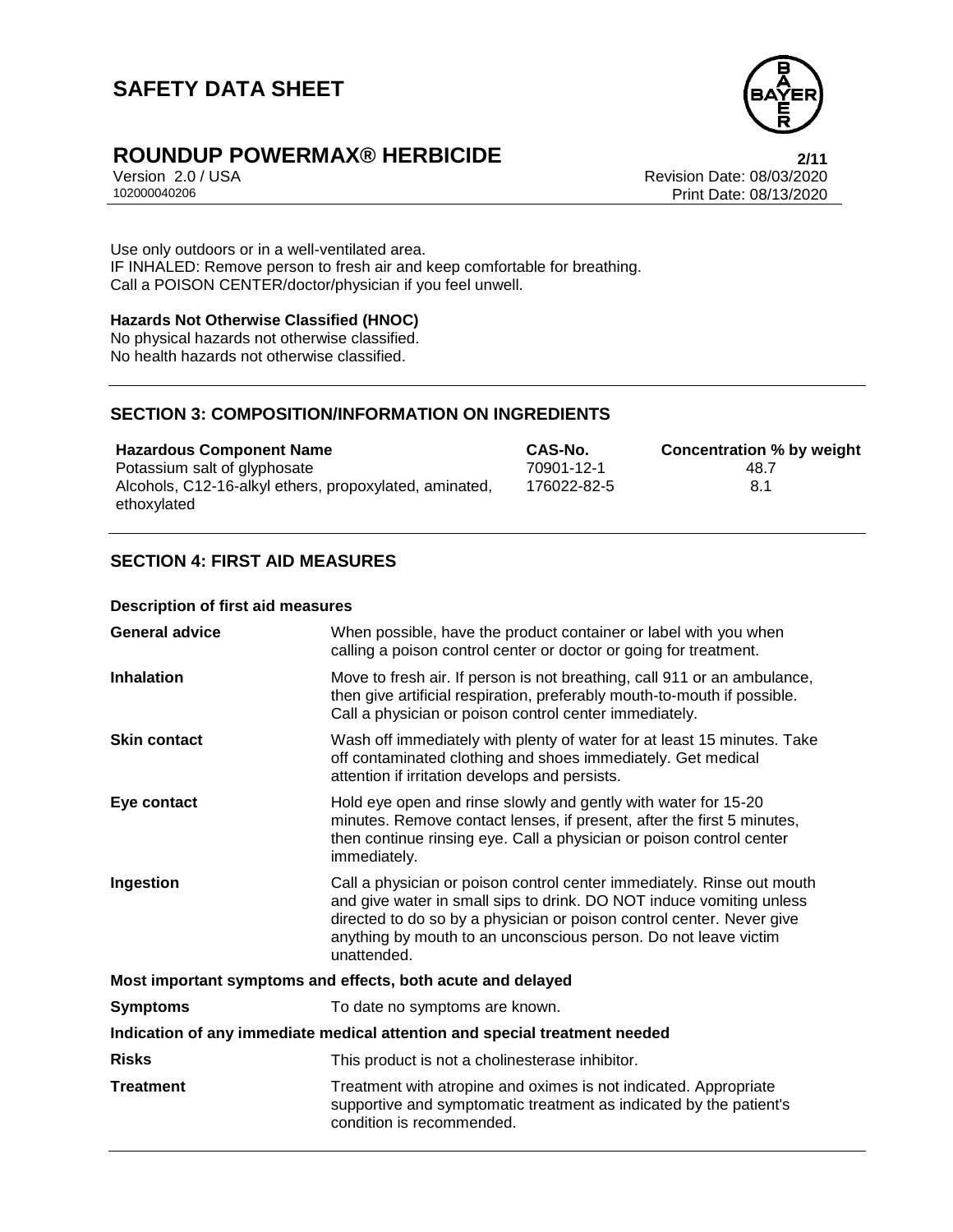

# **ROUNDUP POWERMAX® HERBICIDE**<br>Version 2.0 / USA **Property Access 198/03/2020**

Version 2.0 / USA Revision Date: 08/03/2020<br>102000040206 Print Date: 08/13/2020 Print Date: 08/13/2020

## **SECTION 5: FIREFIGHTING MEASURES**

| <b>Extinguishing media</b>                                         |                                                                                                                                                                                                                                        |
|--------------------------------------------------------------------|----------------------------------------------------------------------------------------------------------------------------------------------------------------------------------------------------------------------------------------|
| <b>Suitable</b>                                                    | Use water spray, alcohol-resistant foam, dry chemical or carbon<br>dioxide.                                                                                                                                                            |
| <b>Unsuitable</b>                                                  | High volume water jet                                                                                                                                                                                                                  |
| <b>Special hazards arising</b><br>from the substance or<br>mixture | In the event of fire the following may be released:, Carbon monoxide<br>(CO), Carbon dioxide (CO2), Nitrogen oxides (NOx), Oxides of<br>phosphorus                                                                                     |
| <b>Advice for firefighters</b>                                     |                                                                                                                                                                                                                                        |
| <b>Special protective</b><br>equipment for firefighters            | In the event of fire and/or explosion do not breathe fumes. Firefighters<br>should wear NIOSH approved self-contained breathing apparatus and<br>full protective clothing. Equipment should be thoroughly<br>decontaminated after use. |
| <b>Further information</b>                                         | Keep out of smoke. Fight fire from upwind position. Cool closed<br>containers exposed to fire with water spray. Do not allow run-off from<br>fire fighting to enter drains or water courses.                                           |
| <b>Flash point</b>                                                 | does not flash                                                                                                                                                                                                                         |
| <b>Auto-ignition temperature</b>                                   | No data available                                                                                                                                                                                                                      |
| Lower explosion limit                                              | Not applicable                                                                                                                                                                                                                         |
| <b>Upper explosion limit</b>                                       | Not applicable                                                                                                                                                                                                                         |
| <b>Explosivity</b>                                                 | Not explosive                                                                                                                                                                                                                          |
|                                                                    |                                                                                                                                                                                                                                        |

## **SECTION 6: ACCIDENTAL RELEASE MEASURES**

#### **Personal precautions, protective equipment and emergency procedures**

| <b>Precautions</b>                                    | Use personal protective equipment. Keep unauthorized people away.<br>Avoid contact with spilled product or contaminated surfaces.                                                                                                                                                                                                                   |
|-------------------------------------------------------|-----------------------------------------------------------------------------------------------------------------------------------------------------------------------------------------------------------------------------------------------------------------------------------------------------------------------------------------------------|
| Methods and materials for containment and cleaning up |                                                                                                                                                                                                                                                                                                                                                     |
| Methods for cleaning up                               | Soak up with inert absorbent material (e.g. sand, silica gel, acid<br>binder, universal binder, sawdust). Collect and transfer the product<br>into a properly labelled and tightly closed container. Keep in suitable,<br>closed containers for disposal. Clean contaminated floors and objects<br>thoroughly, observing environmental regulations. |
| <b>Additional advice</b>                              | Use personal protective equipment. If the product is accidentally<br>spilled, do not allow to enter soil, waterways or waste water canal. Do<br>not allow product to contact non-target plants.                                                                                                                                                     |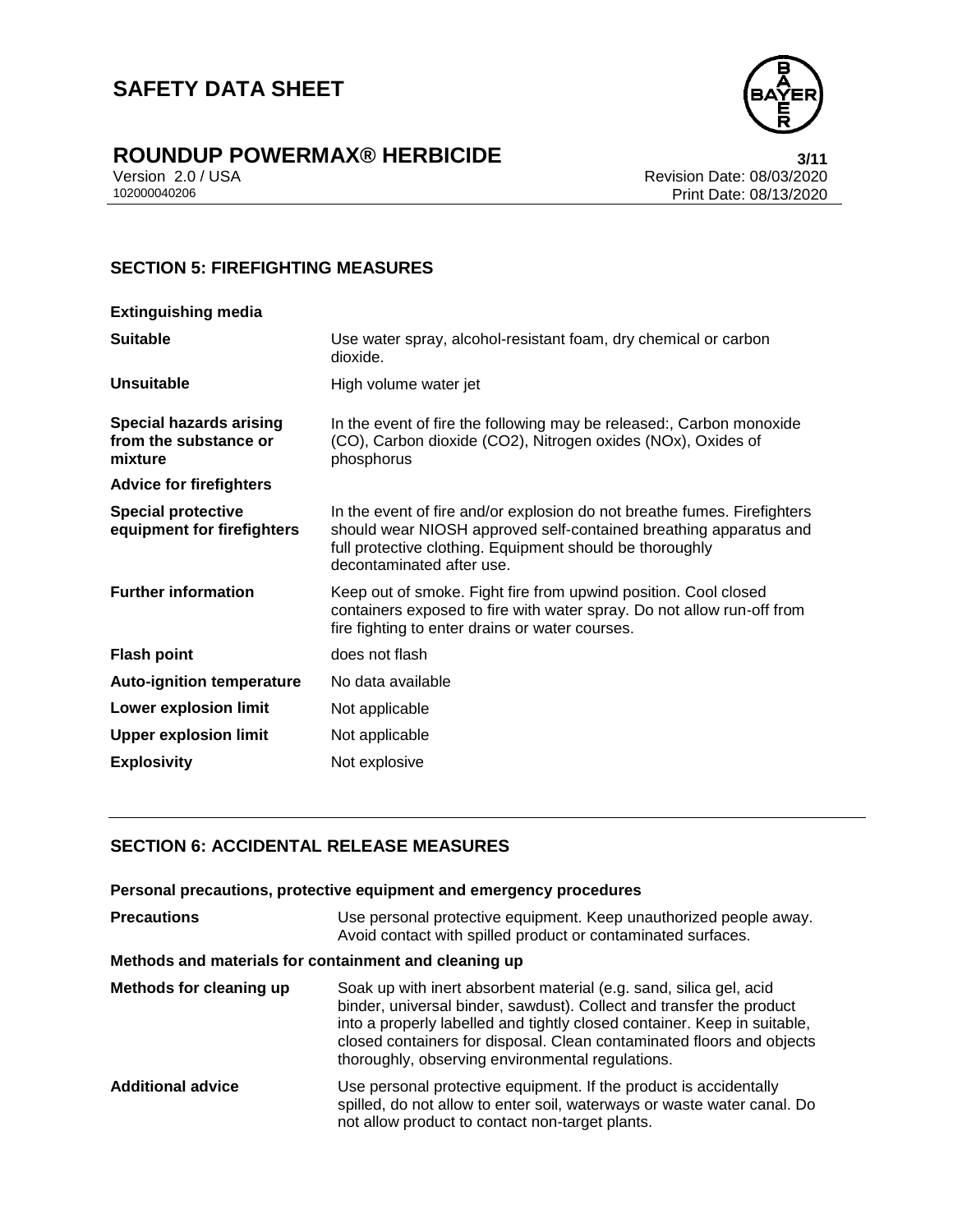

# **ROUNDUP POWERMAX<sup>®</sup> HERBICIDE**<br>Version 2.0 / USA *All 1*<br>Revision Date: 08/03/2020

Version 2.0 / USA Revision Date: 08/03/2020<br>102000040206 Print Date: 08/13/2020 Print Date: 08/13/2020

**Reference to other sections** Information regarding safe handling, see section 7. Information regarding personal protective equipment, see section 8. Information regarding waste disposal, see section 13.

### **SECTION 7: HANDLING AND STORAGE**

#### **Precautions for safe handling**

| Advice on safe handling                                 | Avoid contact with skin, eyes and clothing. Ensure adequate ventilation.                                                                                                                                                                                                                                                                                                                                                                                                                                                                                                                                          |
|---------------------------------------------------------|-------------------------------------------------------------------------------------------------------------------------------------------------------------------------------------------------------------------------------------------------------------------------------------------------------------------------------------------------------------------------------------------------------------------------------------------------------------------------------------------------------------------------------------------------------------------------------------------------------------------|
| <b>Hygiene measures</b>                                 | Wash hands thoroughly with soap and water after handling and before<br>eating, drinking, chewing gum, using tobacco, using the toilet or<br>applying cosmetics.<br>Remove Personal Protective Equipment (PPE) immediately after<br>handling this product. Remove soiled clothing immediately and clean<br>thoroughly before using again. Wash thoroughly and put on clean<br>clothing. Keep working clothes separately. Garments that cannot be<br>cleaned must be destroyed (burnt).                                                                                                                             |
|                                                         | Conditions for safe storage, including any incompatibilities                                                                                                                                                                                                                                                                                                                                                                                                                                                                                                                                                      |
| <b>Requirements for storage</b><br>areas and containers | Store in original container. Store in a cool, dry place and in such a<br>manner as to prevent cross contamination with other crop protection<br>products, fertilizers, food, and feed. Store in a place accessible by<br>authorized persons only. Reacts with galvanised steel or unlined mild<br>steel to produce hydrogen, a highly flammable gas that could explode.<br>Protect from freezing. Partial crystallization may occur on prolonged<br>storage below the minimum storage temperature. Freezing will affect the<br>physical condition but will not damage the material. Thaw and mix<br>before using. |
| Advice on common storage                                | Keep away from food, drink and animal feedingstuffs.                                                                                                                                                                                                                                                                                                                                                                                                                                                                                                                                                              |

## **SECTION 8: EXPOSURE CONTROLS/PERSONAL PROTECTION**

#### **Control parameters**

No known occupational limit values.

#### **Exposure controls**

#### **Personal protective equipment**

In normal use and handling conditions please refer to the label and/or leaflet. In all other cases the following recommendations would apply.

| <b>Respiratory protection</b> | When respirators are required, select NIOSH approved equipment<br>based on actual or potential airborne concentrations and in<br>accordance with the appropriate regulatory standards and/or industry<br>recommendations. |
|-------------------------------|---------------------------------------------------------------------------------------------------------------------------------------------------------------------------------------------------------------------------|
| <b>Hand protection</b>        | Please observe the instructions regarding permeability and<br>breakthrough time which are provided by the supplier of the gloves.                                                                                         |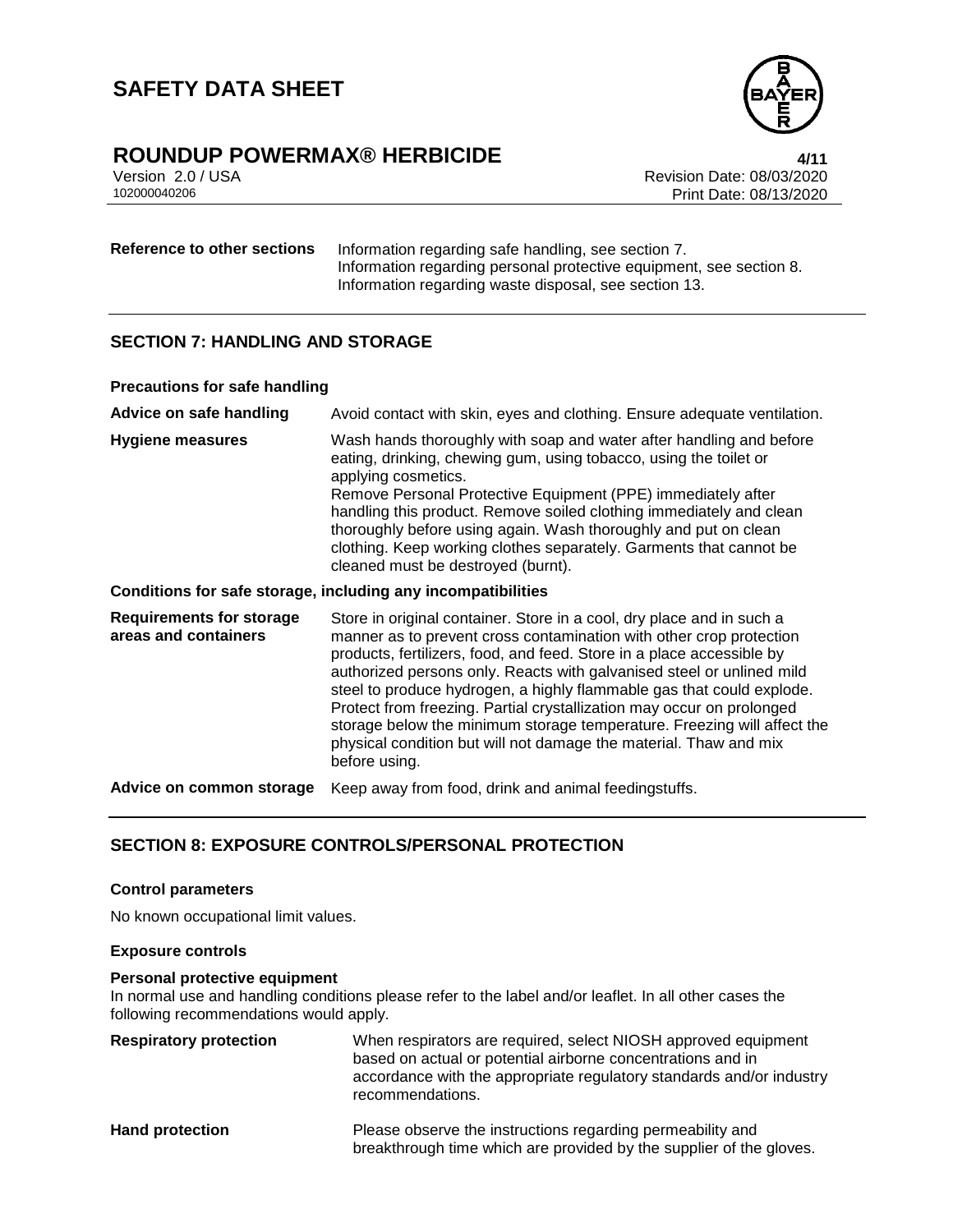

# **ROUNDUP POWERMAX® HERBICIDE**<br>Version 2.0 / USA **bigger and State: 08/03/2020**

Version 2.0 / USA Revision Date: 08/03/2020<br>102000040206 Print Date: 08/13/2020 Print Date: 08/13/2020

|                                    | Also take into consideration the specific local conditions under which<br>the product is used, such as the danger of cuts, abrasion, and the<br>contact time.<br>Chemical-resistant gloves (barrier laminate, butyl rubber, nitrile<br>rubber or Viton) |
|------------------------------------|---------------------------------------------------------------------------------------------------------------------------------------------------------------------------------------------------------------------------------------------------------|
|                                    | Wash gloves when contaminated. Dispose of when contaminated<br>inside, when perforated or when contamination on the outside cannot<br>be removed. Wash hands frequently and always before eating,<br>drinking, smoking or using the toilet.             |
| Eye protection                     | Use tightly sealed goggles and face protection.                                                                                                                                                                                                         |
| Skin and body protection           | Wear long-sleeved shirt and long pants and shoes plus socks.                                                                                                                                                                                            |
| <b>General protective measures</b> | Follow manufacturer's instructions for cleaning/maintaining PPE. If<br>no such instructions for washables, use detergent and warm/tepid<br>water.<br>Keep and wash PPE separately from other laundry.                                                   |

## **SECTION 9. PHYSICAL AND CHEMICAL PROPERTIES**

| Information on basic physical and chemical properties    |                                              |  |
|----------------------------------------------------------|----------------------------------------------|--|
| Form                                                     | Liquid, clear                                |  |
| Colour                                                   | light yellow to light red brown              |  |
| Odour                                                    | odourless                                    |  |
| <b>Odour Threshold</b>                                   | No data available                            |  |
| рH                                                       | 4.3 - 4.8 (6.77 %) (23 °C) (deionized water) |  |
| <b>Melting point/range</b>                               | No data available                            |  |
| <b>Boiling Point</b>                                     | No data available                            |  |
| <b>Flash point</b>                                       | does not flash                               |  |
| <b>Flammability</b>                                      | No data available                            |  |
| <b>Auto-ignition temperature</b>                         | No data available                            |  |
| <b>Minimum ignition energy</b>                           | Not applicable                               |  |
| Self-accelarating<br>decomposition temperature<br>(SADT) | No data available                            |  |
| <b>Upper explosion limit</b>                             | Not applicable                               |  |
| <b>Lower explosion limit</b>                             | Not applicable                               |  |
| Vapour pressure                                          | No significant volatility.                   |  |
| <b>Evaporation rate</b>                                  | No data available                            |  |
| <b>Relative vapour density</b>                           | No data available                            |  |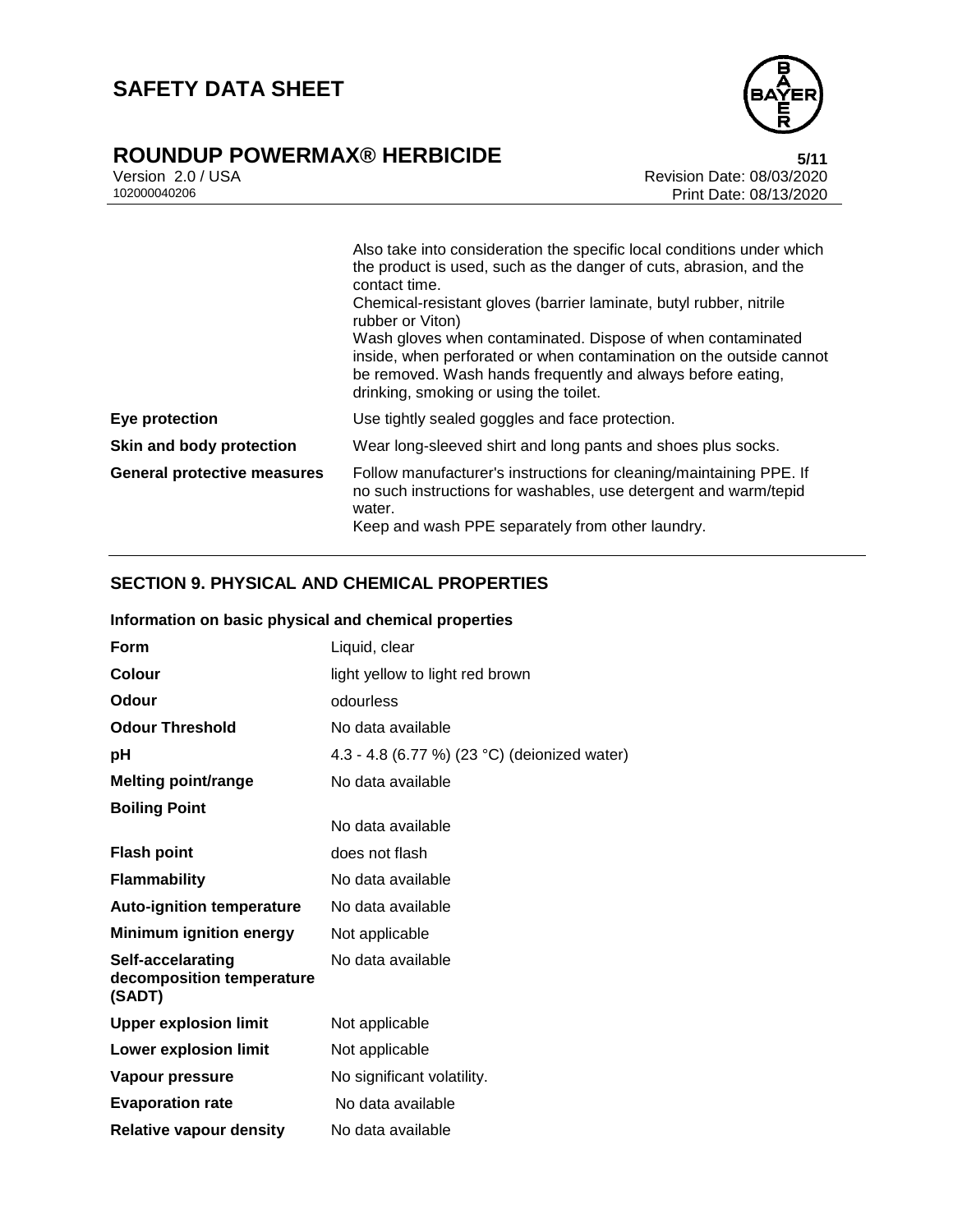

# **ROUNDUP POWERMAX® HERBICIDE**<br>Version 2.0 / USA *CONDURGY USA*

Version 2.0 / USA Revision Date: 08/03/2020<br>102000040206 Print Date: 08/13/2020 Print Date: 08/13/2020

| <b>Relative density</b>                           | 1.3565 (20 °C)<br>Water at 15,6 °C                                                                  |
|---------------------------------------------------|-----------------------------------------------------------------------------------------------------|
| <b>Density</b>                                    | ca. 1.36 g/cm <sup>3</sup> (20 °C)                                                                  |
| <b>Water solubility</b>                           | soluble                                                                                             |
| <b>Partition coefficient: n-</b><br>octanol/water | log Pow: -3.2 (25 $^{\circ}$ C)<br>The value mentioned relates to the active ingredient glyphosate. |
| <b>Partition coefficient: n-</b><br>octanol/water | Potassium salt of glyphosate: $log$ Pow: < -3.2 (25 °C)                                             |
| Viscosity, dynamic                                | No data available                                                                                   |
| <b>Viscosity, kinematic</b>                       | No data available                                                                                   |
| <b>Oxidizing properties</b>                       | No data available                                                                                   |
| <b>Explosivity</b>                                | Not explosive                                                                                       |
| <b>Other information</b>                          | Further safety related physical-chemical data are not known.                                        |

## **SECTION 10: STABILITY AND REACTIVITY**

| <b>Reactivity</b>                            |                                                                                                                       |
|----------------------------------------------|-----------------------------------------------------------------------------------------------------------------------|
| <b>Thermal decomposition</b>                 | Stable under normal conditions.                                                                                       |
| <b>Chemical stability</b>                    | Stable under recommended storage conditions.                                                                          |
| <b>Possibility of hazardous</b><br>reactions | Reacts with galvanised steel or unlined mild steel to produce hydrogen,<br>a highly flammable gas that could explode. |
| <b>Conditions to avoid</b>                   | Extremes of temperature and direct sunlight.                                                                          |
| Incompatible materials                       | Galvanised steel, Carbon steel, Unlined mild steel<br>Store only in the original container.                           |
| <b>Hazardous decomposition</b><br>products   | Hazardous products of combustion: see section 5.                                                                      |

## **SECTION 11: TOXICOLOGICAL INFORMATION**

| <b>Exposure routes</b>          | Eye contact, Inhalation, Skin contact, Ingestion                                                       |
|---------------------------------|--------------------------------------------------------------------------------------------------------|
| <b>Immediate Effects</b><br>Eve | May cause eye irritation.                                                                              |
| <b>Skin</b>                     | Not expected to produce significant adverse effects when<br>recommended use instructions are followed. |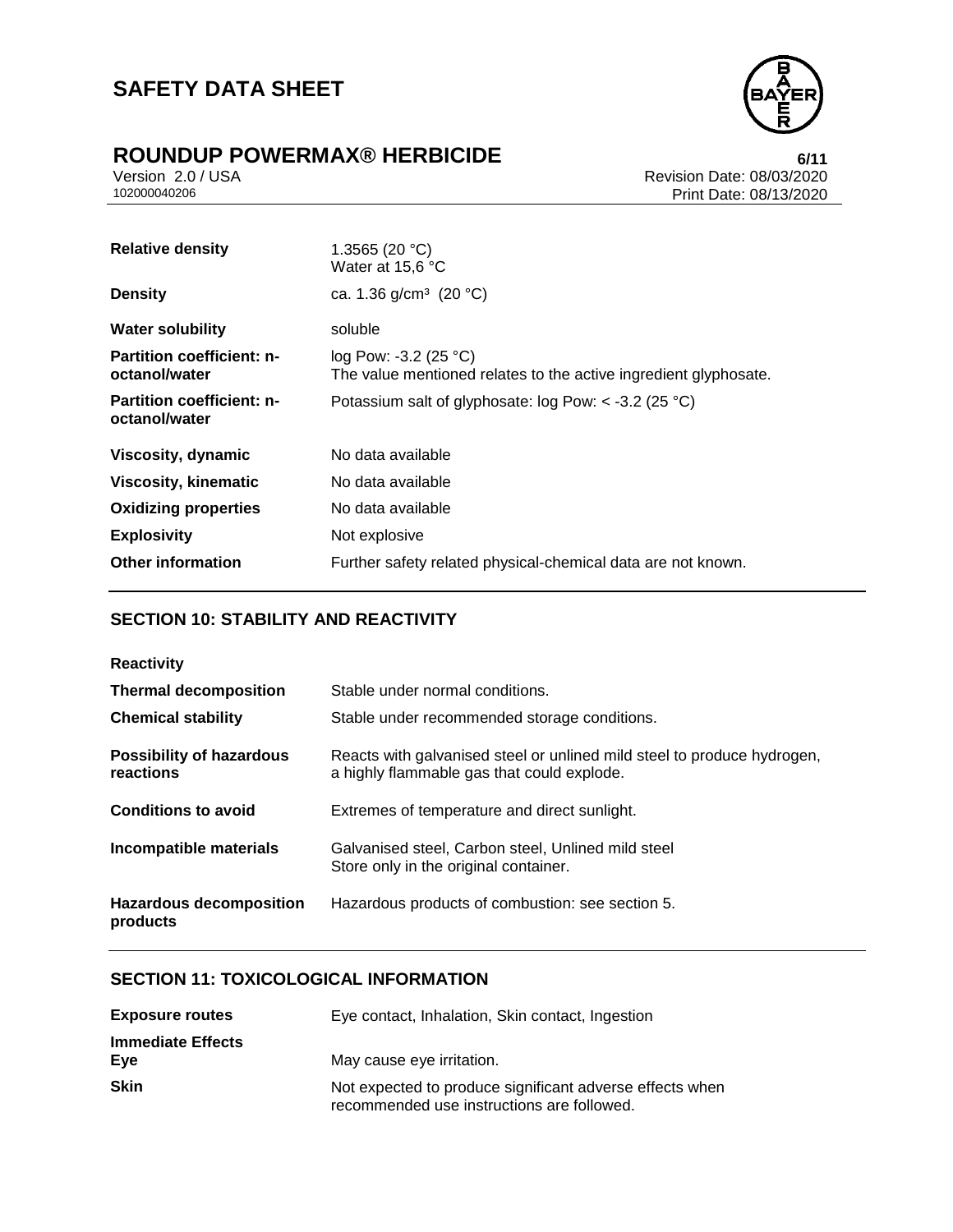## **ROUNDUP POWERMAX® HERBICIDE 7/11**

Version 2.0 / USA Revision Date: 08/03/2020<br>102000040206 Print Date: 08/13/2020 Print Date: 08/13/2020

| Ingestion                                   | Not expected to produce significant adverse effects when<br>recommended use instructions are followed.                                                                    |
|---------------------------------------------|---------------------------------------------------------------------------------------------------------------------------------------------------------------------------|
| <b>Inhalation</b>                           | May be harmful if inhaled.                                                                                                                                                |
| Information on toxicological effects        |                                                                                                                                                                           |
| <b>Acute oral toxicity</b>                  | LD50 (Rat) $> 5,000$ mg/kg<br>Test conducted with a similar formulation.                                                                                                  |
| <b>Acute inhalation toxicity</b>            | $LC50$ (Rat) > 2.58 mg/l<br>Exposure time: 4 h<br>Determined in the form of liquid aerosol.<br>highest concentration tested<br>Test conducted with a similar formulation. |
| <b>Acute dermal toxicity</b>                | LD50 (Rat) $> 5,000$ mg/kg<br>Test conducted with a similar formulation.                                                                                                  |
| <b>Skin corrosion/irritation</b>            | Slight irritant effect - does not require labelling. (Rabbit)<br>Test conducted with a similar formulation.                                                               |
| Serious eye damage/eye<br>irritation        | Slight irritant effect - does not require labelling. (Rabbit)<br>Test conducted with a similar formulation.                                                               |
| <b>Respiratory or skin</b><br>sensitisation | Skin: Non-sensitizing. (Guinea pig)<br>OECD Test Guideline 406, Buehler test<br>Test conducted with a similar formulation.                                                |

#### **Assessment STOT Specific target organ toxicity – single exposure**

Potassium salt of glyphosate: This information is not available.

#### **Assessment STOT Specific target organ toxicity – repeated exposure**

Potassium salt of glyphosate: This information is not available.

#### **Assessment mutagenicity**

Potassium salt of glyphosate is not considered mutagenic.

#### **Assessment carcinogenicity**

Potassium salt of glyphosate: Based on available data, the classification criteria are not met. Important comment to IARC Listing:, Our expert opinion is that classification as a carcinogen is not warranted.

#### **ACGIH**

None.

#### **NTP**

None.

#### **IARC**

Potassium salt of glyphosate 70901-12-1 Overall evaluation: 2A

**OSHA**

None.

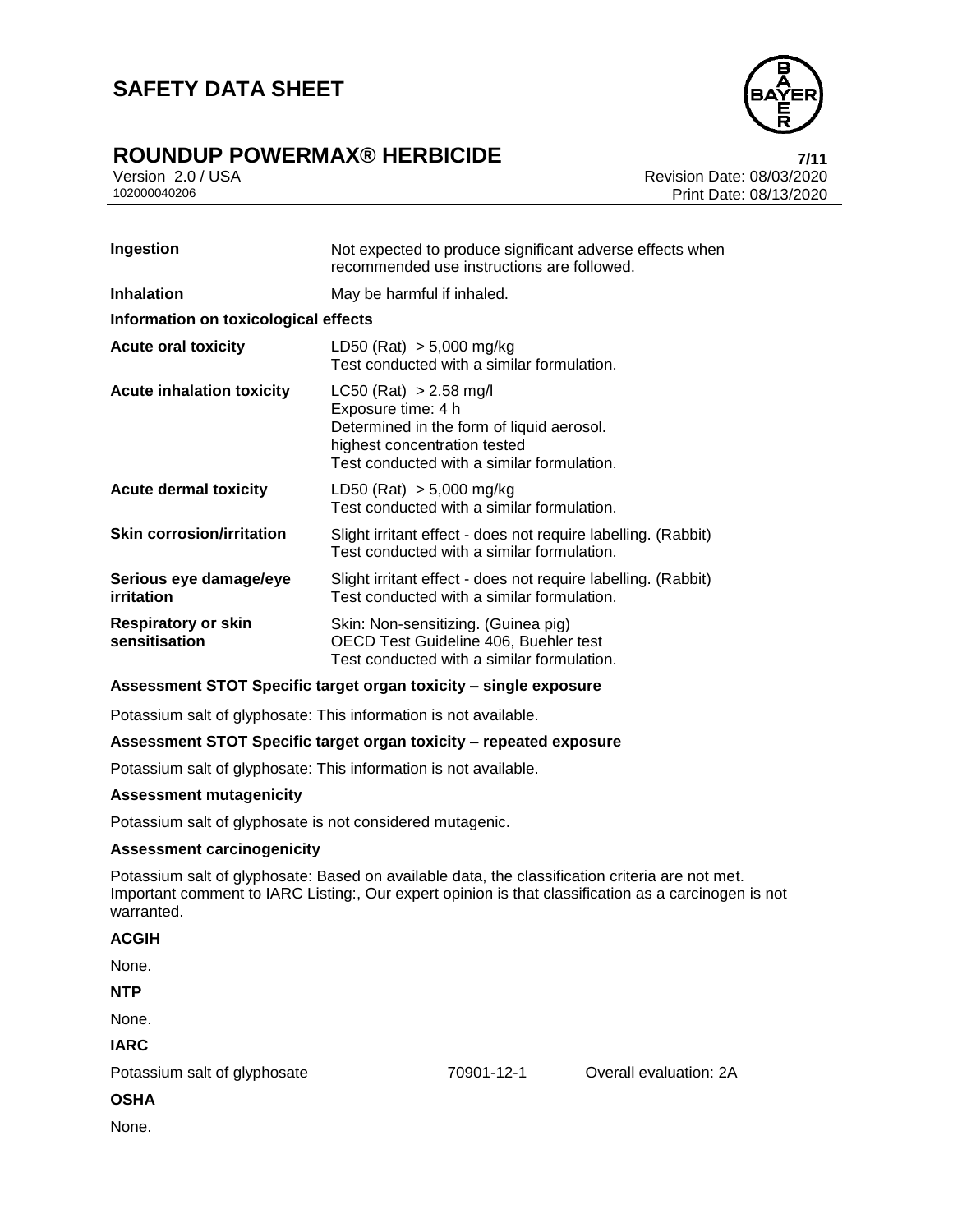

# **ROUNDUP POWERMAX® HERBICIDE**<br>Version 2.0 / USA **Property Access 108/03/2020**

Version 2.0 / USA Revision Date: 08/03/2020<br>102000040206 Print Date: 08/13/2020 Print Date: 08/13/2020

#### **Assessment toxicity to reproduction**

Potassium salt of glyphosate: Based on available data, the classification criteria are not met.

#### **Assessment developmental toxicity**

Potassium salt of glyphosate: This information is not available.

#### **Aspiration hazard**

Based on available data, the classification criteria are not met.

## **SECTION 12: ECOLOGICAL INFORMATION**

| <b>Toxicity to fish</b>                             | LC50 (Lepomis macrochirus (Bluegill sunfish)) 5.2 mg/l<br>static test; Exposure time: 96 h<br>Test conducted with a similar formulation.             |  |
|-----------------------------------------------------|------------------------------------------------------------------------------------------------------------------------------------------------------|--|
|                                                     | LC50 (Cyprinus carpio (Carp)) 4.0 mg/l<br>static test; Exposure time: 96 h<br>Test conducted with a similar formulation.                             |  |
| <b>Chronic toxicity to fish</b>                     | Oncorhynchus mykiss (rainbow trout)<br>flow-through test<br>$NOEC: >= 9.63$ mg/l<br>The value mentioned relates to the active ingredient glyphosate. |  |
| <b>Toxicity to aquatic</b><br>invertebrates         | EC50 (Daphnia magna (Water flea)) 8.0 mg/l static test; Exposure time:<br>48 h<br>Test conducted with a similar formulation.                         |  |
| <b>Chronic toxicity to aquatic</b><br>invertebrates | EC50 (Daphnia magna (Water flea)): 12.5 mg/l<br>Exposure time: 21 d<br>The value mentioned relates to the active ingredient glyphosate.              |  |
| <b>Toxicity to aquatic plants</b>                   | EC50 (Raphidocelis subcapitata (freshwater green alga)) 0.46 mg/l<br>static test; Exposure time: 72 h<br>Test conducted with a similar formulation.  |  |
| <b>Biodegradability</b>                             | Potassium salt of glyphosate:<br>No data available                                                                                                   |  |
| Koc                                                 | Potassium salt of glyphosate: Koc: 884                                                                                                               |  |
| <b>Bioaccumulation</b>                              | Potassium salt of glyphosate: Bioconcentration factor (BCF) < 1                                                                                      |  |
| <b>Mobility in soil</b>                             | Potassium salt of glyphosate: No data available                                                                                                      |  |
| <b>Results of PBT and vPvB assessment</b>           |                                                                                                                                                      |  |
| <b>PBT and vPvB assessment</b>                      | Potassium salt of glyphosate: No data available                                                                                                      |  |
| <b>Additional ecological</b><br>information         | No further ecological information is available.                                                                                                      |  |
| <b>Environmental precautions</b>                    | Apply this product as specified on the label.<br>Do not apply directly to water, to areas where surface water is present                             |  |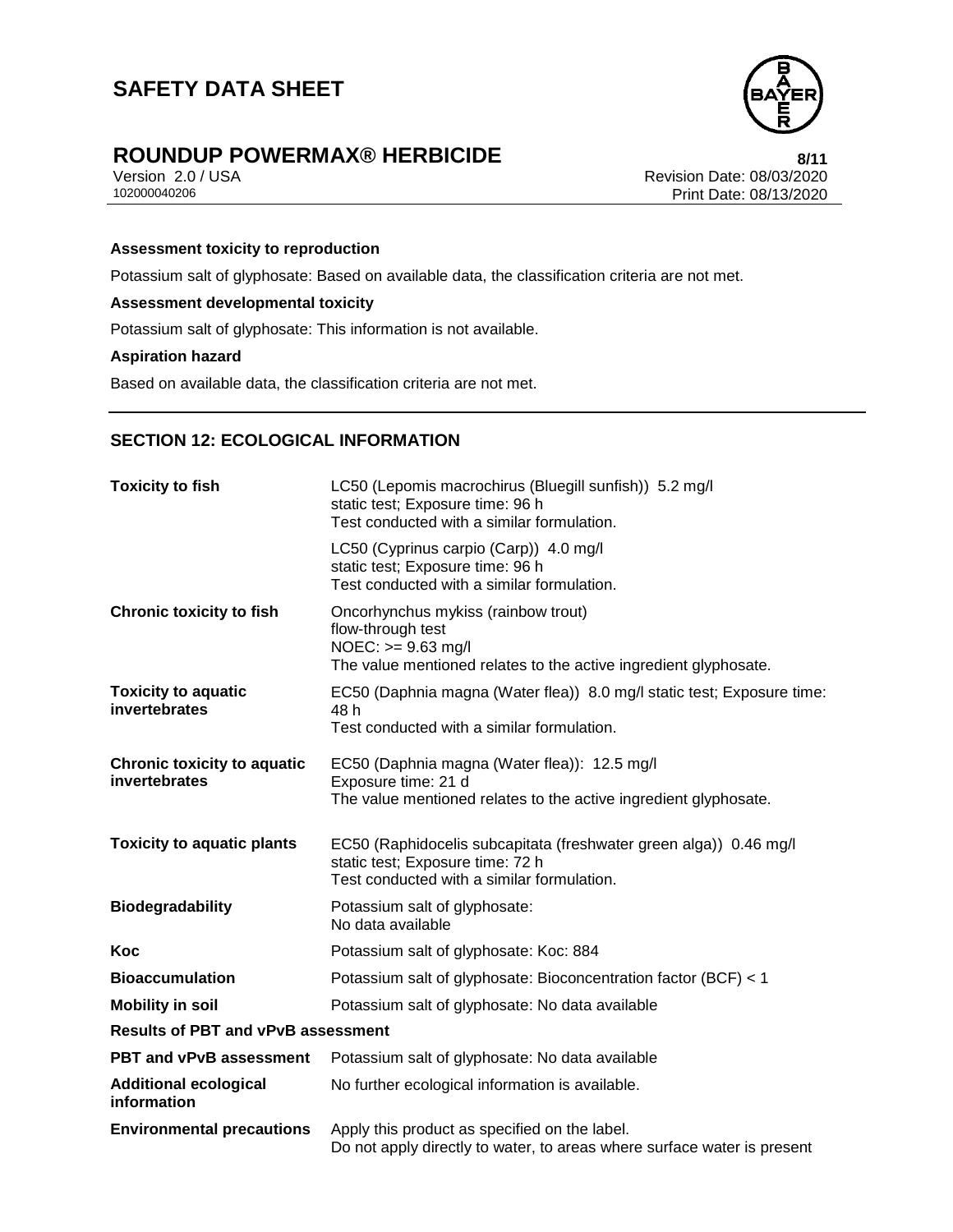

## **ROUNDUP POWERMAX® HERBICIDE 9/11**

Version 2.0 / USA Revision Date: 08/03/2020<br>102000040206 Print Date: 08/13/2020 Print Date: 08/13/2020

> or to intertidal areas below the mean high water mark. Do not contaminate surface or ground water by cleaning equipment or disposal of wastes, including equipment wash water. Retain and dispose of contaminated wash water.

### **SECTION 13: DISPOSAL CONSIDERATIONS**

#### **Waste treatment methods**

| <b>Product</b>                | It is best to use all of the product in accordance with label directions. If it<br>is necessary to dispose of unused product, please follow container label<br>instructions and applicable local guidelines.<br>Do not contaminate water, food, or feed by disposal.<br>Follow all local/regional/national/international regulations.                                                                    |
|-------------------------------|----------------------------------------------------------------------------------------------------------------------------------------------------------------------------------------------------------------------------------------------------------------------------------------------------------------------------------------------------------------------------------------------------------|
| <b>Contaminated packaging</b> | Follow advice on product label and/or leaflet.<br>Do not re-use empty containers.<br>Triple rinse containers.<br>Puncture container to avoid re-use.<br>Completely empty container into application equipment, then dispose of<br>empty container in a sanitary landfill, by incineration or by other<br>procedures approved by state/provincial and local authorities.<br>If burned, stay out of smoke. |
| <b>RCRA Information</b>       | Characterization and proper disposal of this material as a special or<br>hazardous waste is dependent upon Federal, State and local laws and<br>are the user's responsibility. RCRA classification may apply.                                                                                                                                                                                            |

#### **SECTION 14: TRANSPORT INFORMATION**

According to national and international transport regulations this material is not classified as dangerous goods / hazardous material.

## **SECTION 15: REGULATORY INFORMATION**

**EPA Registration No.** 524-549 **US Federal Regulations TSCA list** Water 7732-18-5 **US. Toxic Substances Control Act (TSCA) Section 12(b) Export Notification (40 CFR 707, Subpt D)** No export notification needs to be made. **SARA Title III - Section 302 - Notification and Information** Not applicable. **SARA Title III - Section 313 - Toxic Chemical Release Reporting** None.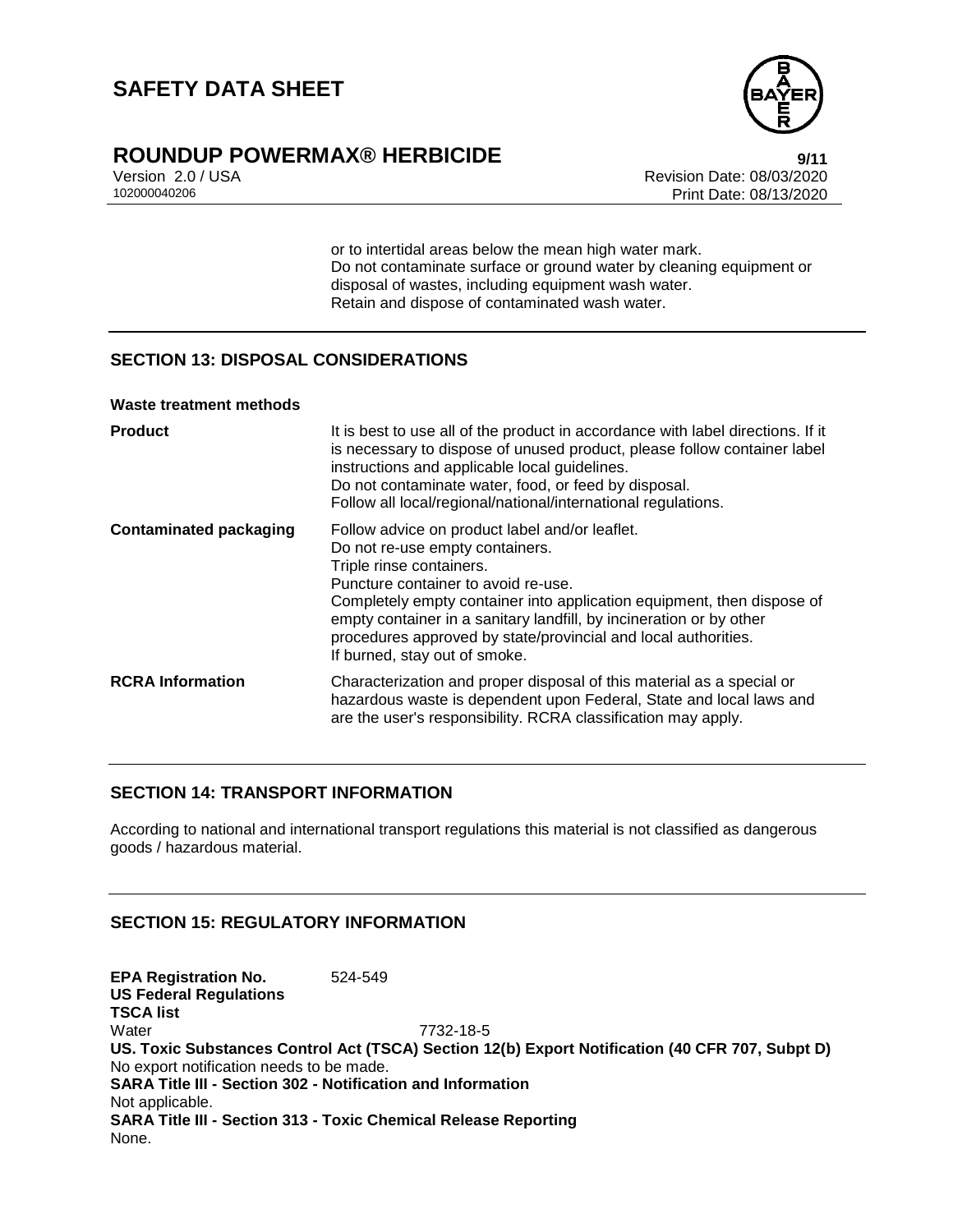

# **ROUNDUP POWERMAX® HERBICIDE**<br>
Version 2.0/USA<br>
Revision Date: 08/03/2020

Version 2.0 / USA Revision Date: 08/03/2020 Print Date: 08/13/2020

#### **US States Regulatory Reporting CA Prop65**

This product does not contain any substances known to the State of California to cause cancer.

This product does not contain any substances known to the State of California to cause reproductive harm.

## **US State Right-To-Know Ingredients**

None.

**Environmental CERCLA** None. **Clean Water Section 307(a)(1)** None. **Safe Drinking Water Act Maximum Contaminant Levels** None.

#### **EPA/FIFRA Information:**

This chemical is a pesticide product registered by the Environmental Protection Agency and is subject to certain labeling requirements under federal pesticide law. These requirements differ from the classification criteria and hazard information required for safety data sheets, and for workplace labels of non-pesticide chemicals. Following is the hazard information required on the pesticide label:

**Signal word:** Caution!

**Hazard statements:** Causes moderate eye irritation.

## **SECTION 16: OTHER INFORMATION**

#### **Abbreviations and acronyms**

| Code of Federal Regulations, Title 49                                 |
|-----------------------------------------------------------------------|
| US. ACGIH Threshold Limit Values                                      |
| Acute toxicity estimate                                               |
| <b>Chemical Abstracts Service number</b>                              |
| Comprehensive Environmental Response, Compensation, and Liability Act |
| European inventory of existing commercial substances                  |
| European list of notified chemical substances                         |
| International Agency for Research on Cancer                           |
| International Air Transport Association                               |
| <b>International Maritime Dangerous Goods</b>                         |
| Not otherwise specified                                               |
| US. National Toxicology Program (NTP) Report on Carcinogens           |
| Organization for Economic Co-operation and Development                |
| <b>Transportation of Dangerous Goods</b>                              |
| Time weighted average                                                 |
| <b>United Nations</b>                                                 |
|                                                                       |